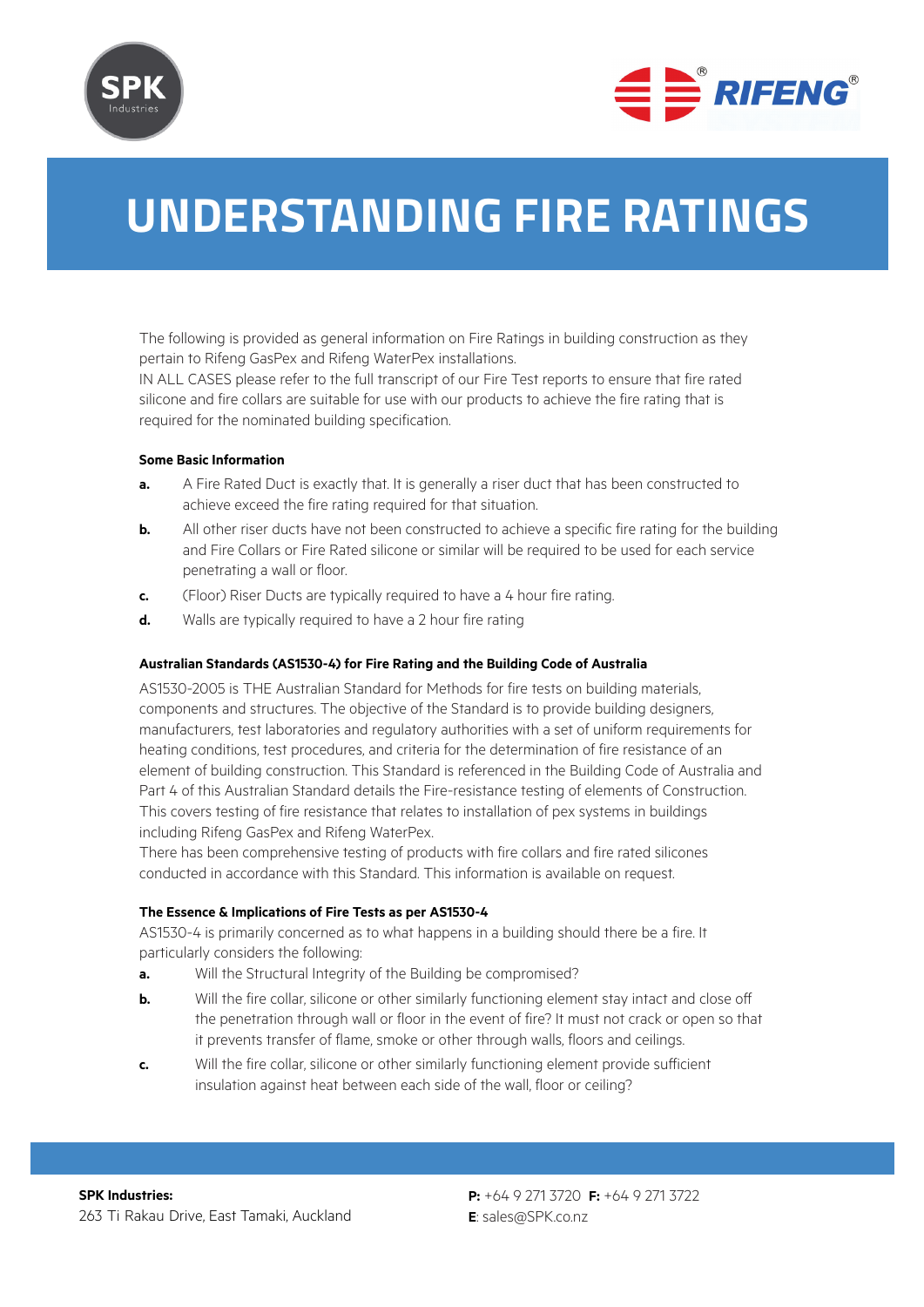



A test assembly is prepared utilizing the materials intended to be used to construct the actual internal walls or floor of the building, the brand of piping intended to be installed and a range of fire resisting options for the wall penetrations such as fire collars, fire proof silicone and the like. A furnace is set up on one side of the test wall and the fire resistance performance of wall and penetrations monitored. Throughout the course of the test, observations are made of the behavior of the assembly with particular emphasis on structural adequacy, integrity and insulation. All significant events are recorded and the time of their occurrence noted. The test results are stated in terms of the time elapsed from the start of the test until failure occurs for each of the items of Structural integrity, and Integrity and insulation of the penetration. The results are expressed as a Fire Resistance Level (FRL) and are shown in the form of xx/-/- for a structural beam or column or -/yy/zz for a non load bearing wall. The -/yy/zz format is that which is applicable to pex systems.

In -/yy/zz, the "-" refers to the structural integrity, the "yy" refers to the integrity of the penetration and the "zz" refers insulation effectiveness of the penetration.

#### **Interpreting FRL's**

If a wall or floor is required to have a 4 hour fire rating, the integrity and insulation of the penetration must not fail within 4 hours of testing as conducted in accordance with AS1530-4. Both integrity and insulation are equally important.

So for a 4 hour rating we would expect the test report to show a FRL of -/240/240 where 240 represents 240 minutes or 4 hours.

If a test report showed an FRL of -/90/120, this would indicate that the FRL of the integrity of the penetration (fire collar or silicone) is 90 minutes (one and a half hours) and the FRL related to the insulation is 120 minutes (2 hours).

The FRL of the penetration is 90 minutes being the lower number in the above example.

The following pages show summary results of FRLs for a range of fire collars and sealants. In assessing whether any collar or sealant is compatible with Rifeng GasPex or Rifeng WaterPex products and the

specific installation requirements, FULL reports should be requested and assessed. All reports are available on request.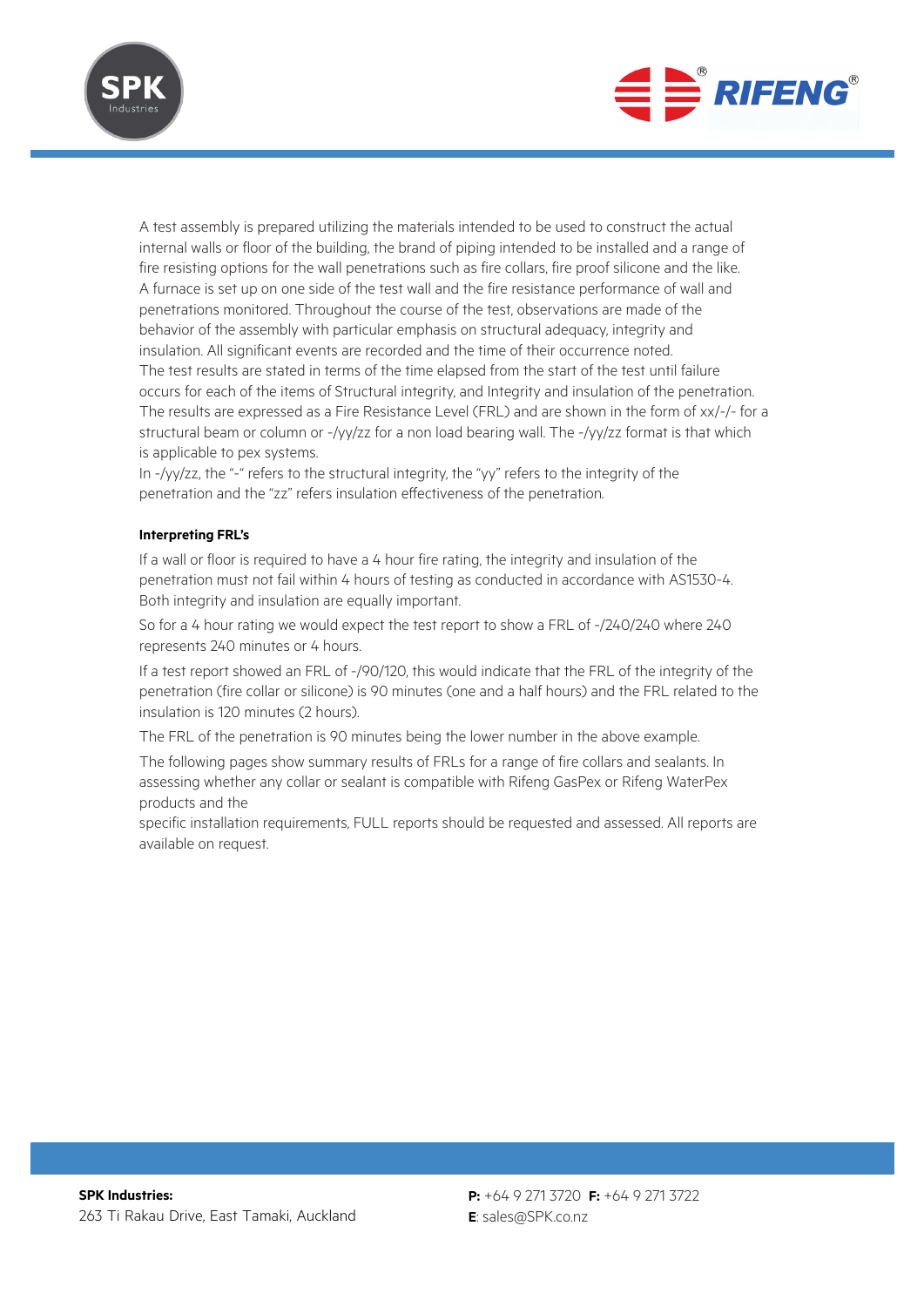



# **Likely Fire Resistance of Concrete, Plasterboard and Masonry Floors and walls with SNAP Fire Collars**

Refer to CSIRO Assessment number FC)-2719 available on the SNAP Fire Collar web site at **http://snapcollars.com.au/uploads/fsp1339\_gas\_floor\_1.pdf**

Based on the observed performance during full scale penetration testing it is the opinion of the division of CSIRO that the systems tabulated below comprising Rifeng GasPex PEX-AL-PEX composite gas

pipes would be capable of achieving the designated fire resistance levels if tested in accordance

| <b>Collar</b> |    | <b>Pipe Sizes</b> |    |    | <b>FRL</b>  | <b>System</b> | <b>Element</b> |
|---------------|----|-------------------|----|----|-------------|---------------|----------------|
| SNAP32GAS     | 16 | 20                | 25 | 32 | $-1240/240$ | Retro-fit     | Concrete**     |
| SNAP50GAS     | 32 | 40                | 50 |    | $-1240/240$ | Retro-fit     | Concrete**     |
| SNAP50HGAS    | 32 |                   |    |    | $-1240/240$ | Cast-in       | Concrete**     |
| SNAP50HGAS    |    | 40                | 50 |    | $-1240/240$ | Cast-in       | Concrete**     |
| SNAP63GAS     | 63 |                   |    |    | $-240/240$  | Retro-fit     | Concrete**     |

| SNAP32GAS | 16 | 20 | 25 | 32 | $-1120/120$ | Retro-fit | Plasterboard* |
|-----------|----|----|----|----|-------------|-----------|---------------|
| SNAP50GAS | 32 | 40 | 50 |    | $-1120/120$ | Retro-fit | Plasterboard* |
| SNAP32GAS | 16 | 20 | 25 | 32 | $-/180/180$ | Retro-fit | Plasterboard* |
| SNAP50GAS | 32 | 40 | 50 |    | $-180/120$  | Retro-fit | Plasterboard* |
| SNAP32GAS | 16 | 20 | 25 | 32 | $-180/180$  | Retro-fit | Masonry***    |
| SNAP50GAS | 32 | 40 | 50 |    | $-180/120$  | Retro-fit | Masonry***    |

\* The Designated FRL is where the system is installed into a plasterboard lined framed wall system an FRL of either -/120/120 or -/180/180 with the FRLs of the penetration system is altered to match that of the wall system

\*\* The Designated FRL is where the system is installed into a concrete slab with an FRL of 240/240/240. For slab systems with lower FRLs the FRLs of the penetration system is lowered to match that of the slab

\*\*\* The Designated FRL is where the system is installed into a masonry or concrete wall with an FRL of either -/180/180 or 180/180/180. For masonry or concrete wall systems with lower FRLs the FRLs of the penetration system is lowered to match that of the slab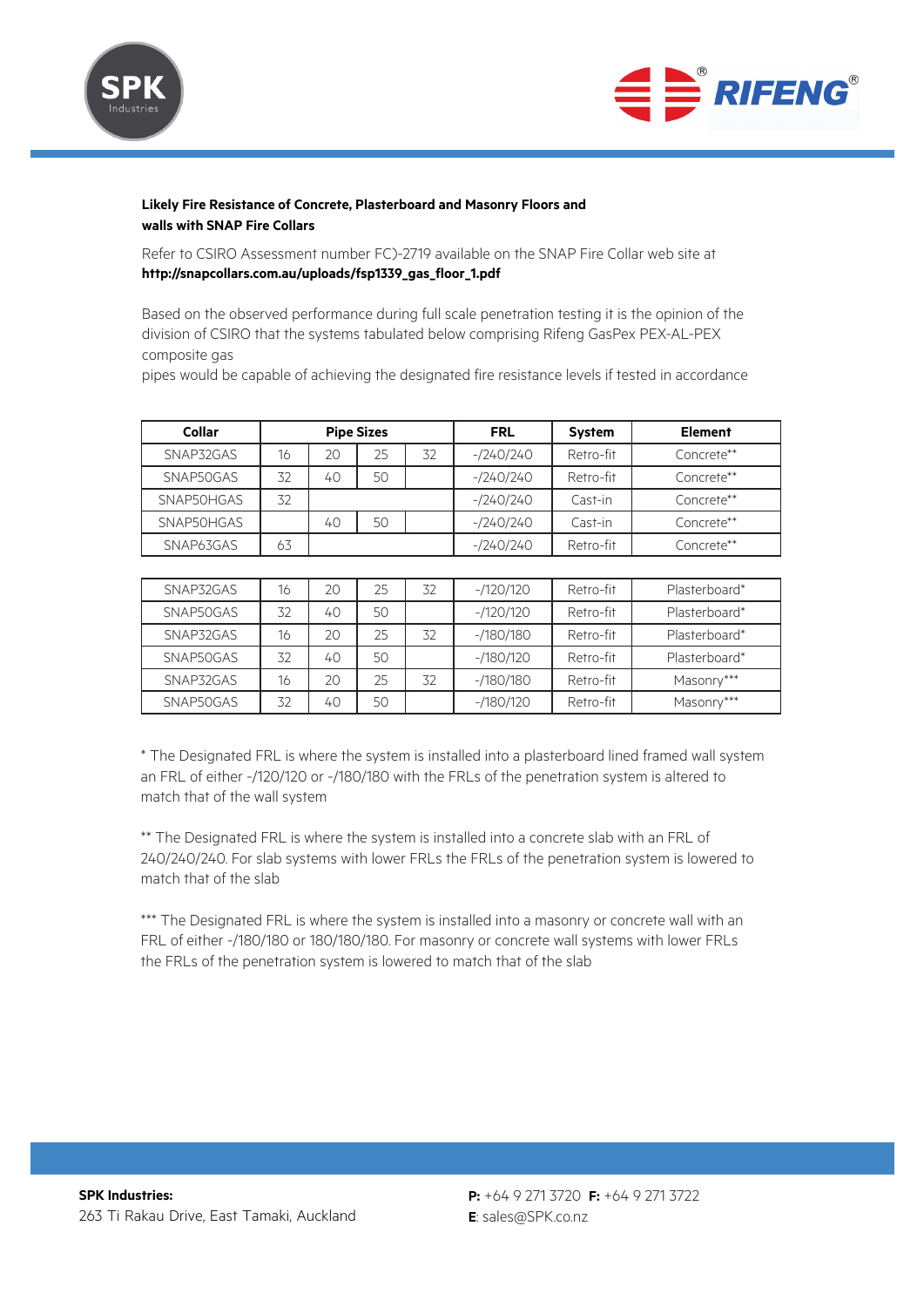



# **Likely Fire Resistance of 128mm Plasterboard Walls with Fire Pro M707 Sealant and Passive Fire GPFC Collars**

The following shows the likely fire resistance performance of Passive Fire GPFC collars and Firepro M707 sealant protecting Rifeng GasPex (pex/al/pex) pipe penetrations through a plasterboard wall tested in accordance with AS1530-4:2005 and assessed in accordance with AS4072.1:2005. The test assembly comprised a section of plasterboard wall of nominally 128mm thickness comprised of 64mm Rondo steel studs faced on each side with 2 layers of 16mm thick fire rated plasterboard.

| <b>Service</b>                                         | <b>Criteria</b>     | <b>Result</b>  |  |
|--------------------------------------------------------|---------------------|----------------|--|
|                                                        | Structural Adequacy | Not Applicable |  |
| 20mm Rifeng GasPex with                                | Integrity           | 167 Minutes    |  |
| Fire Pro M707 Sealant                                  | Insulation          | 115 minutes    |  |
|                                                        | <b>FRL</b>          | $-1/120/90$    |  |
|                                                        | Structural Adequacy | Not Applicable |  |
| 16mm Rifeng GasPex with<br>Passive Fire GPFC-16        | Integrity           | 181 Minutes    |  |
| Retro fit collar                                       | Insulation          | 155 Minutes    |  |
|                                                        | <b>FRL</b>          | $-180/120$     |  |
|                                                        | Structural Adequacy | Not Applicable |  |
| 16mm Rifeng GasPex with                                | Integrity           | 181 Minutes    |  |
| Fire Pro M707 Sealant                                  | Insulation          | 138 Minutes    |  |
|                                                        | <b>FRL</b>          | $-1180/120$    |  |
|                                                        | Structural Adequacy | Not Applicable |  |
| 25mm Rifeng GasPex with<br>Passive Fire GPFC-16        | Integrity           | 181 Minutes    |  |
| Retro fit collar                                       | Insulation          | 115 Minutes    |  |
|                                                        | <b>FRL</b>          | $-1180/90$     |  |
|                                                        | Structural Adequacy | Not Applicable |  |
| 20mm Rifeng GasPex with<br>Passive Fire GPFC-16        | Integrity           | 181 Minutes    |  |
| Retro fit collar                                       | Insulation          | 153 Minutes    |  |
|                                                        | <b>FRL</b>          | $-180/120$     |  |
|                                                        | Structural Adequacy | Not Applicable |  |
| <b>32mm Rifeng GasPex with</b><br>Passive Fire GPFC-16 | Integrity           | 181 Minutes    |  |
| Retro fit collar                                       | Insulation          | 111 Minutes    |  |
|                                                        | <b>FRL</b>          | $-180/90$      |  |